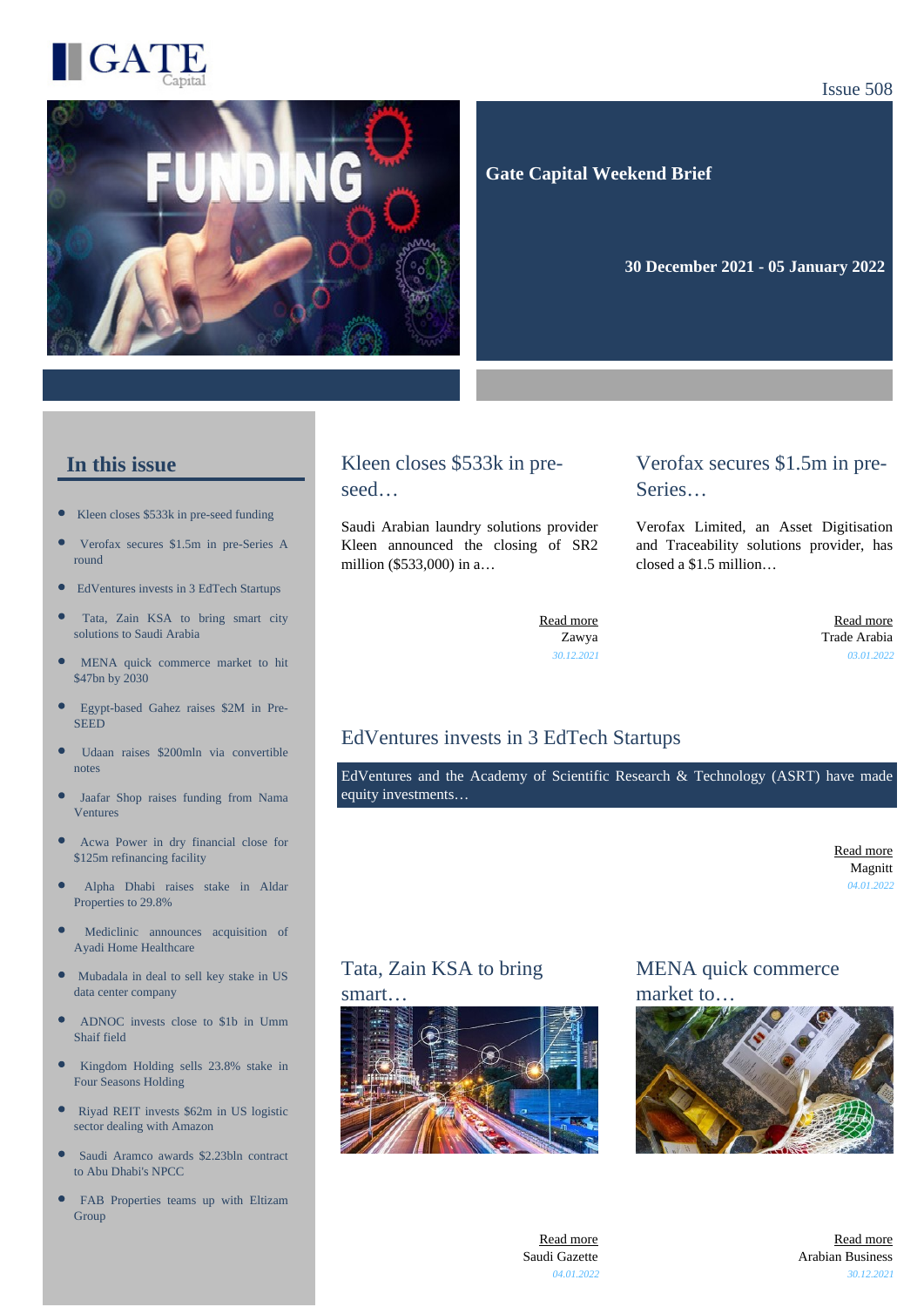## Egypt-based Gahez raises \$2M in Pre-SEED

 Egypt-based E-commerce startup and B2B Fashion marketplace Gahez has successfully raised \$2M in its latest funding round. The Pre-Seed round was led by Disruptech Ventures with the participation of Egypt Ventures, Tanmeyah (an EFG Hermes company), Afropreneur fund, and other strategic angel investors.

## Udaan raises \$200mln via convertible notes

 Indian e-commerce firm Udaan has raised \$200 million via convertible note financing in a round in which new and existing investors participated, an internal memo by the company's chief financial officer said on Wednesday.

## Jaafar Shop raises funding from Nama Ventures

 Jordan-based home improvement and gardening platform Jaafar Shop, has raised an undisclosed amount in a pre-Seed funding round from Nama Ventures.

 [Read more](https://gatecapital.net/back_office/newsletters/tracking/5556/650) Magnitt *03.01.2022*  [Read more](https://gatecapital.net/back_office/newsletters/tracking/5567/650) Zawya *05.01.2022*  [Read more](https://gatecapital.net/back_office/newsletters/tracking/5566/650) Wamda *02.01.2022*

## Acwa Power in dry financial close for \$125m…

 Saudi-based Acwa Power, a leader in power generation and water desalination plants, has announced the dry financial close of a \$125 million senior refinancing facility for its subsidiary Rabigh Arabian Water & Electricity Company (Rawec).

## Alpha Dhabi raises stake in Aldar Properties…

 UAE-based Alpha Dhabi Holding announced its acquisition of an additional 17 percent shareholding of Aldar Properties, raising its stakes to 29.8 percent and making it one of the largest shareholders in the Abu Dhabi master-developer.

## Mediclinic announces acquisition of Ayadi…

 Mediclinic Middle East, one of the UAE's leading private hospital groups with seven hospitals and more than 20 outpatient clinics across Dubai, Abu Dhabi and Al Ain, has today announced the acquisition of Ayadi Home Healthcare (Ayadi), which provides home healthcare services to patients in Abu Dhabi and Al Ain.

 [Read more](https://gatecapital.net/back_office/newsletters/tracking/5549/650) Trade Arabia *03.01.2022*

 [Read more](https://gatecapital.net/back_office/newsletters/tracking/5551/650) Arabian Business *28.12.2021*  [Read more](https://gatecapital.net/back_office/newsletters/tracking/5552/650) Gulf News *04.01.2022*

## Mubadala in deal to sell key stake in US…

 Abu Dhabi-based Mubadala Investment Company said it has reached an agreement with Stonepeak, a leading investment firm specialising in infrastructure and real assets, to sell its stake in Cologix - the largest private interconnection and hyperscale edge platform in North America.

## ADNOC invests close to \$1b in Umm Shaif…

 Abu Dhabi National Oil Company (ADNOC) announced Wednesday the award of a \$946 million (Dh3.47 billion) Engineering, Procurement, and Construction (EPC) contract for the strategic long-term development of its Umm Shaif field.

## Kingdom Holding sells 23.8% stake in Four…

 Kingdom Holding Co. (KHC) completed the sale of its 23.75% stake in Four Seasons Holding Inc., through one of its affiliate, Kingdom Investment Co. 1 (TSF), to FS Washington Acquisition Corp., and received cash proceeds of SAR 8.29 billion.

 [Read more](https://gatecapital.net/back_office/newsletters/tracking/5548/650) Trade Arabia *01.01.2022*  [Read more](https://gatecapital.net/back_office/newsletters/tracking/5565/650) Gulf News *05.01.2022*  [Read more](https://gatecapital.net/back_office/newsletters/tracking/5559/650) Argaam *05.01.2022*